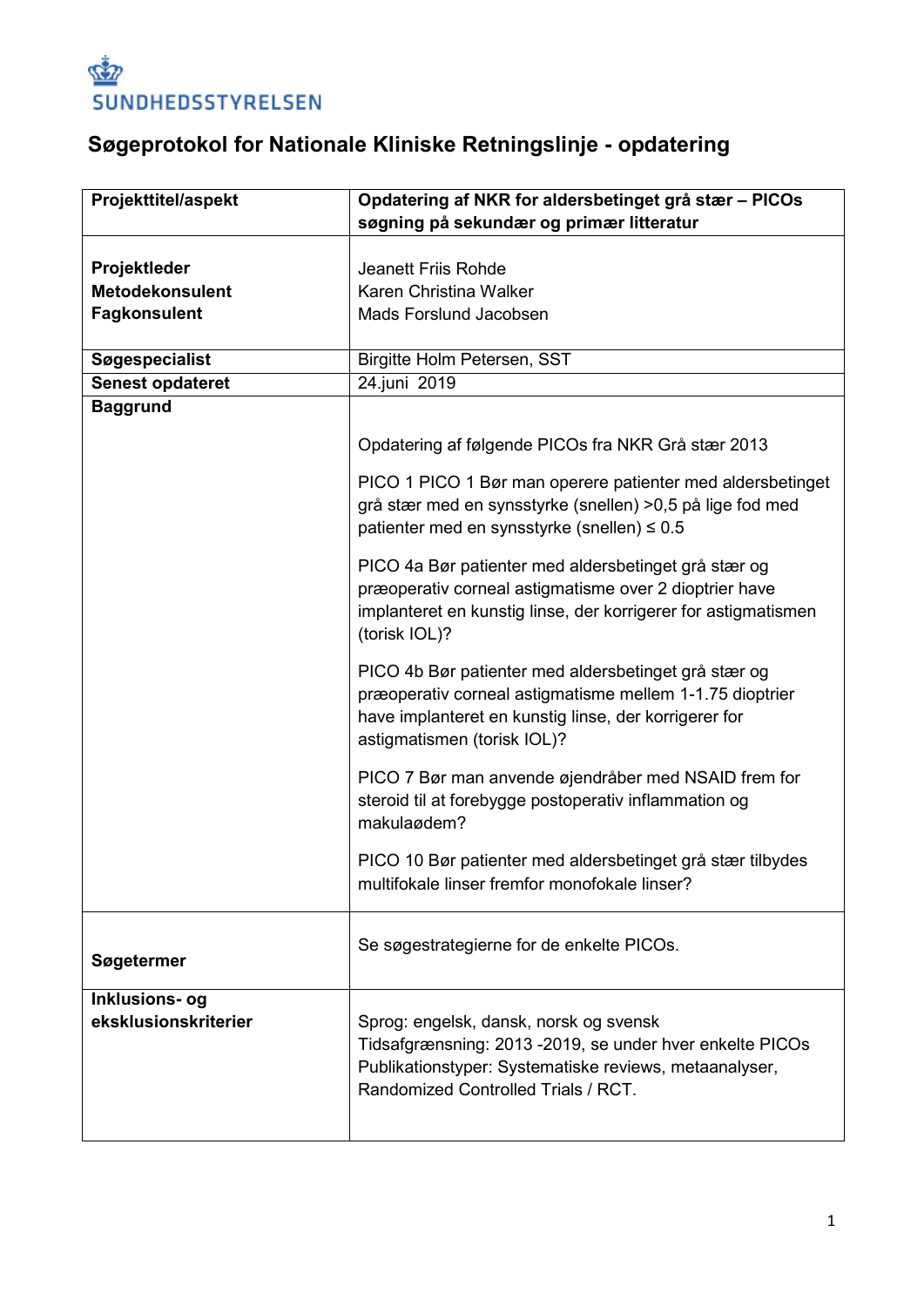

#### **Informationskilder**

| <b>DATABASER</b>           | <b>INTERFACE</b> | <b>DATO FOR SØGNING</b> |
|----------------------------|------------------|-------------------------|
| Medline                    | <b>OVID</b>      | 19 marts - 21 maj 2019  |
| <b>Embase</b>              | <b>OVID</b>      | 19. marts – 21.maj 2019 |
| <b>Clinical trials.gov</b> | Internettet      | 18. marts 2019          |

**Note**

- Søgetermer og inklusions- og eksklusionskriterier er tilpasset de enkelte databaser.
- Dubletter er så vidt muligt frasorteret ved hjælp af RefWorks. De fundne referencer overføres til Covidence (referenceværktøj)
- Fuldtekster præsenteres i Covidence i pdf-format
- Søgestrategi for hver enkelt database præsenteres hvis muligt vises det eksplicit hvor mange referencer den enkelte søgestreng genererer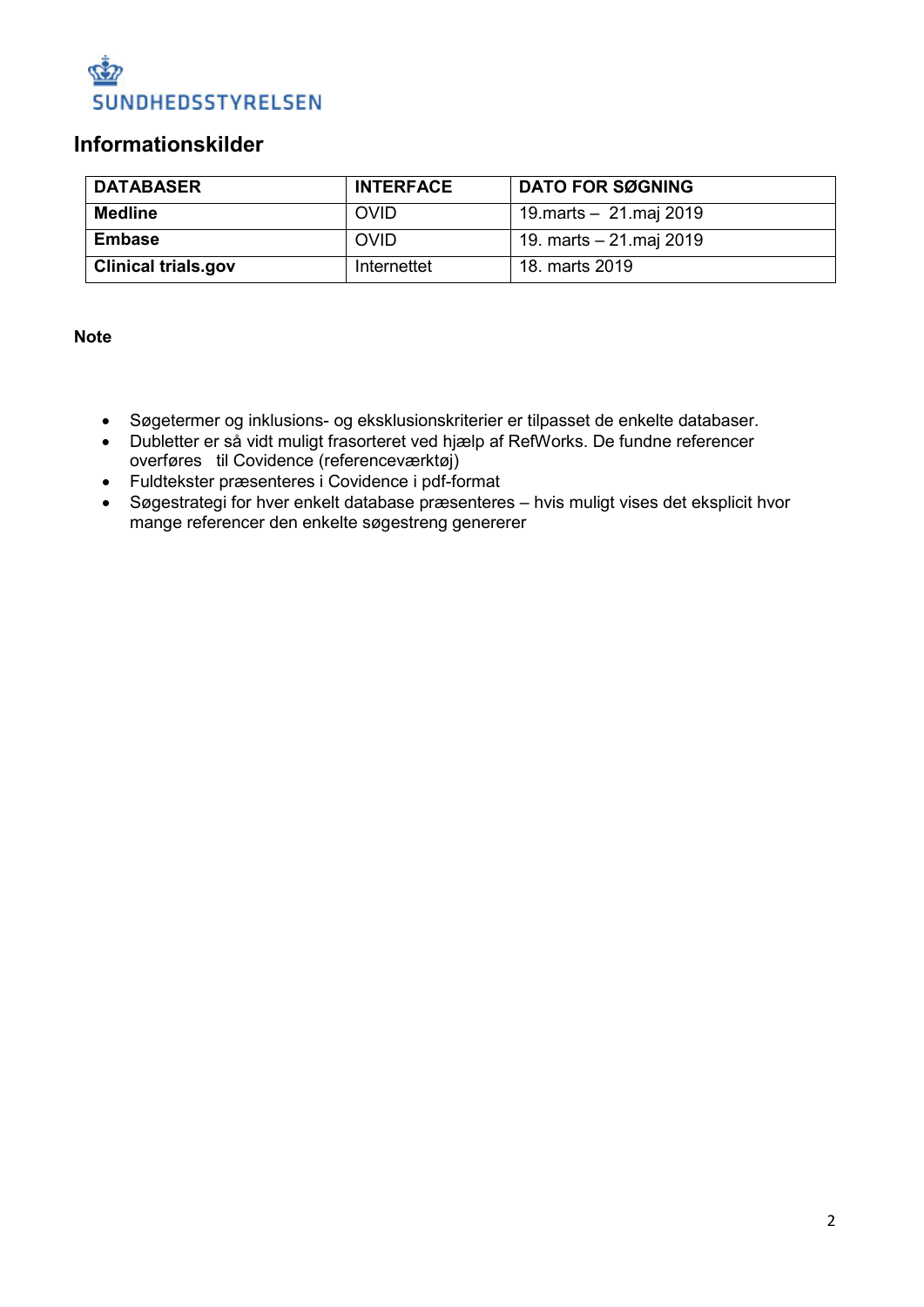#### **Søgestrategier**

#### **Clinical trials.gov** (190319)

**Søgetermer og afgrænsning:**

#### **Cataract extraction /surgery**

121 Studies found for: **Recruiting, Not yet recruiting, Active, not recruiting, Completed, Enrolling by invitation Studies | Interventional Studies | Cataract extraction | Older Adult | Phase 3, 4**

Applied Filters: **Recruiting Not yet recruiting <b>R** Active not **recruiting E** Completed **E** Enrolling by invitation **E** Interventional **E** Older Adult  $(65+)$  Phase 3<sup> $\vee$ </sup> Phase 4

#### **Cataract and antibiotics**

27 Studies found for: **antibiotics | Recruiting, Not yet recruiting, Active, not recruiting, Completed, Enrolling by invitation Studies | Interventional Studies | Cataract | Phase 3, 4**

Applied Filters: **Recruiting Not yet recruiting Recruiting Active not recruiting E** Completed **E** Enrolling by invitation **E** Interventional **E** Phase 3 ⊽ **Phase 4**

#### **Cataract and multifocal**

18 Studies found for: **multifocal | Recruiting, Not yet recruiting, Active, not recruiting, Completed, Enrolling by invitation Studies | Interventional Studies | Cataract | Phase 3, 4**

Applied Filters: **Recruiting R** Not yet recruiting **R** Active not **recruiting**  $\overline{M}$  Completed  $\overline{M}$  Enrolling by invitation **■** Interventional  $\overline{M}$  Phase 3 ⊽ **Phase 4**

Filen med sorteret reference = 134 ref. - vedhæftet mailen med denne søgeprotokol.

(opdat. NKR4 GS. Clin.trials.gov.134 stk.190319)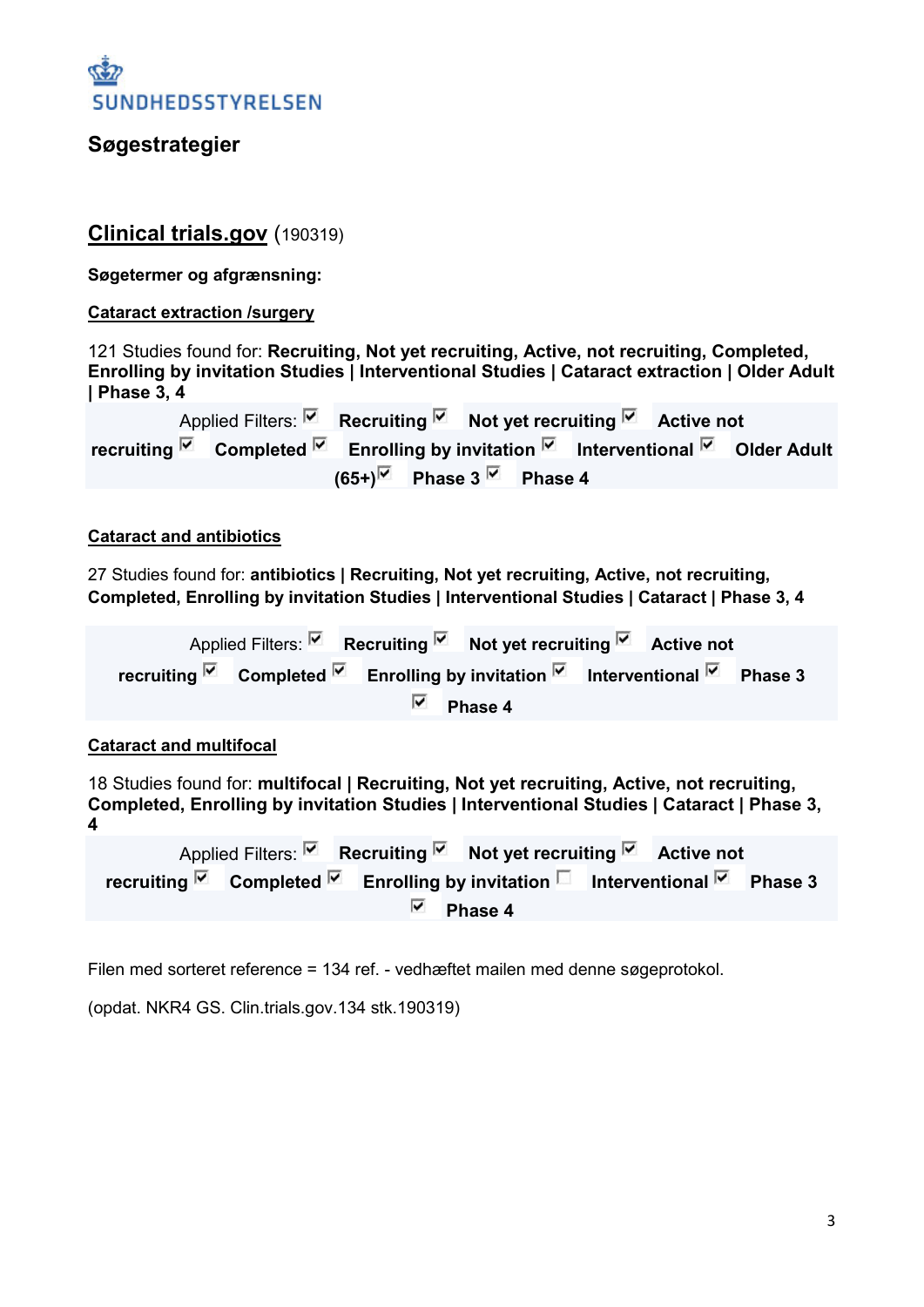

### **PICO 1**

### **Medline systematiske rev.**(070519)

#### Database(s): **Ovid MEDLINE(R) and Epub Ahead of Print, In-Process & Other Non-Indexed Citations, Daily and**

**Versions(R)** 1946 to May 03, 2019

Search Strategy:

**Contract Contract** 

| #            | <b>Searches</b>                                                                                                                                                       | <b>Results</b> |
|--------------|-----------------------------------------------------------------------------------------------------------------------------------------------------------------------|----------------|
| $\mathbf{1}$ | Cataract Extraction/ or Cataract/ or cataract*.mp.                                                                                                                    | 65777          |
|              | 2 cataract surger*.mp.                                                                                                                                                | 17488          |
| 3            | cataract operation*.mp.                                                                                                                                               | 1012           |
| 4            | 1 or 2 or 3                                                                                                                                                           | 65777          |
| 5            | ((systematic adj3 (review* or study or studies or search*)) or meta analy* or meta-analy* or metaanaly* or<br>pubmed or medline or embase or cochrane).ti,ab, kw, kf. | 337025         |
| 6            | cochrane.jw.                                                                                                                                                          | 14234          |
| 7            | limit 4 to (meta analysis or "systematic review" or systematic reviews as topic)                                                                                      | 399            |
| 8            | limit 7 to yr="2008 - 2019"                                                                                                                                           | 334            |
|              | 9 5 or 6                                                                                                                                                              | 337518         |
|              | 10 4 and 9                                                                                                                                                            | 764            |
|              | 11 limit 10 to yr="2008 - 2019"                                                                                                                                       | 634            |

### **Embase, systematiske rev.**(070519)

Database(s): **Embase** 1996 to 2019 Week 18

Search Strategy:

| # Searches                                           | <b>Results</b> |
|------------------------------------------------------|----------------|
| 1 Cataract Extraction/ or Cataract/ or cataract*.mp. | 64481          |
| 2 cataract surger*.mp.                               | 18227          |
| 3 cataract operation*.mp.                            | 605            |
| 4 1 or 2 or 3                                        | 64481          |

a pro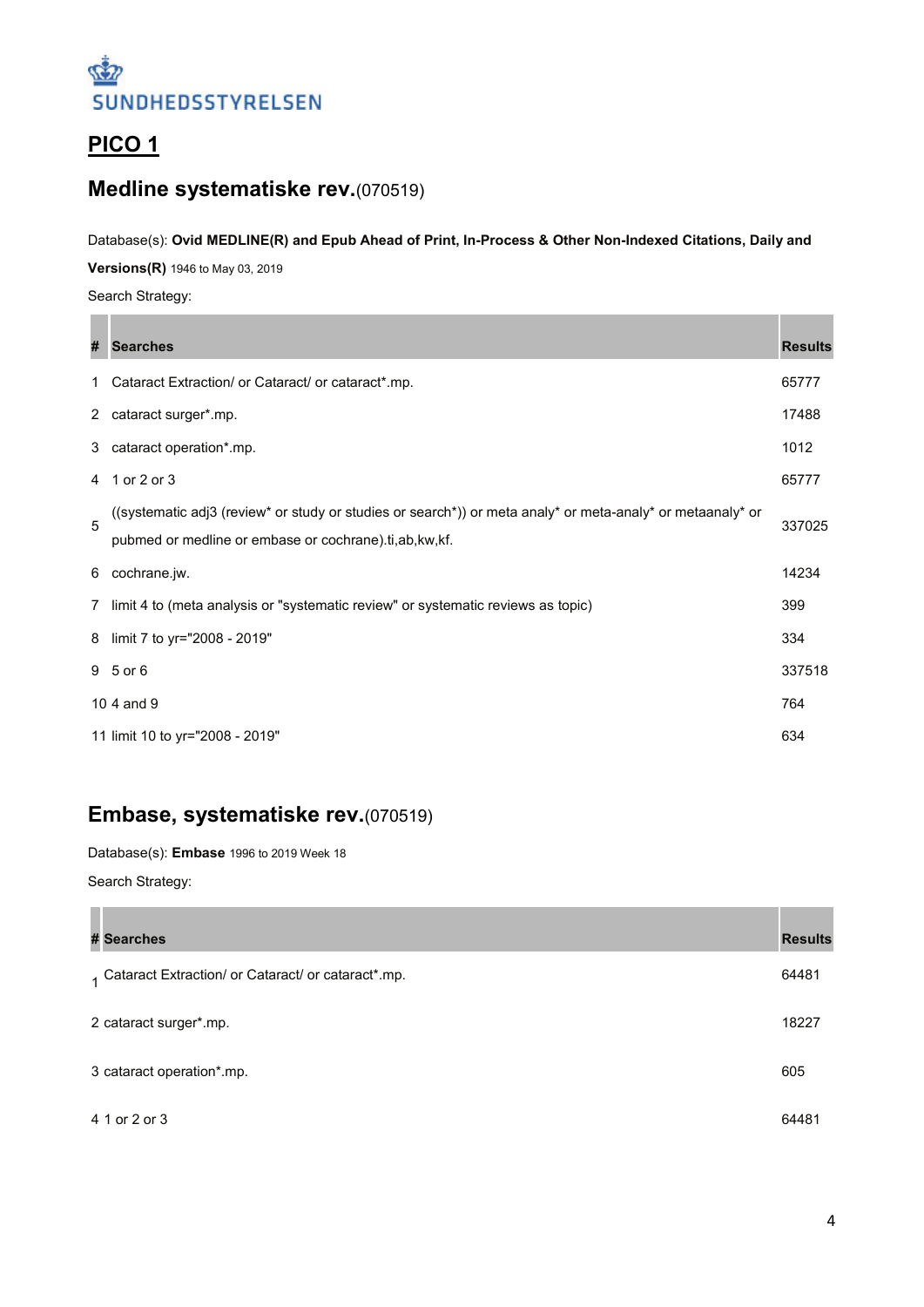

| 5 cochrane.jx.                                                                                                                                                                     | 20264  |
|------------------------------------------------------------------------------------------------------------------------------------------------------------------------------------|--------|
| ((systematic adj3 (review* or study or studies or search*)) or meta analy* or meta-analy* or metaanaly* or<br>$6\phantom{a}$<br>pubmed or medline or embase or cochrane).ti,ab,kw. | 419934 |
| 7 5 or 6                                                                                                                                                                           | 424115 |
| 8 4 and 7                                                                                                                                                                          | 1334   |
| 9 limit 8 to yr="2008 - 2019"                                                                                                                                                      | 1088   |

### **Medline, primærlitteratur.**(200319)

Database(s): **Ovid MEDLINE(R) and Epub Ahead of Print, In-Process & Other Non-Indexed Citations, Daily and Versions(R)** 1946 to March 19, 2019

Search Strategy:

|   | ooaron onalogy.                                    |                |
|---|----------------------------------------------------|----------------|
| # | <b>Searches</b>                                    | <b>Results</b> |
| 1 | Cataract Extraction/ or Cataract/ or cataract*.mp. | 65511          |
| 2 | cataract surger*.mp.                               | 17363          |
| 3 | cataract operation*.mp.                            | 1011           |
| 4 | 1 or 2 or 3                                        | 65511          |
| 5 | indication*.mp.                                    | 263796         |
|   |                                                    |                |
| 6 | $4$ and $5$                                        | 1145           |
| 7 | limit 6 to yr="2013 - 2019"                        | 247            |

#### **EMBASE, primærlitteratur** (220319)

Database(s): **Embase** 1996 to 2019 Week 11 Search Strategy:

| #            | <b>Searches</b>                                    | <b>Results</b> |
|--------------|----------------------------------------------------|----------------|
| $\mathbf{1}$ | Cataract Extraction/ or Cataract/ or cataract*.mp. | 63876          |
| 2            | cataract surger*.mp.                               | 18036          |
| 3            | cataract operation*.mp.                            | 602            |
| 4            | 1 or 2 or 3                                        | 63876          |
| 5            | indication*.mp.                                    | 410435         |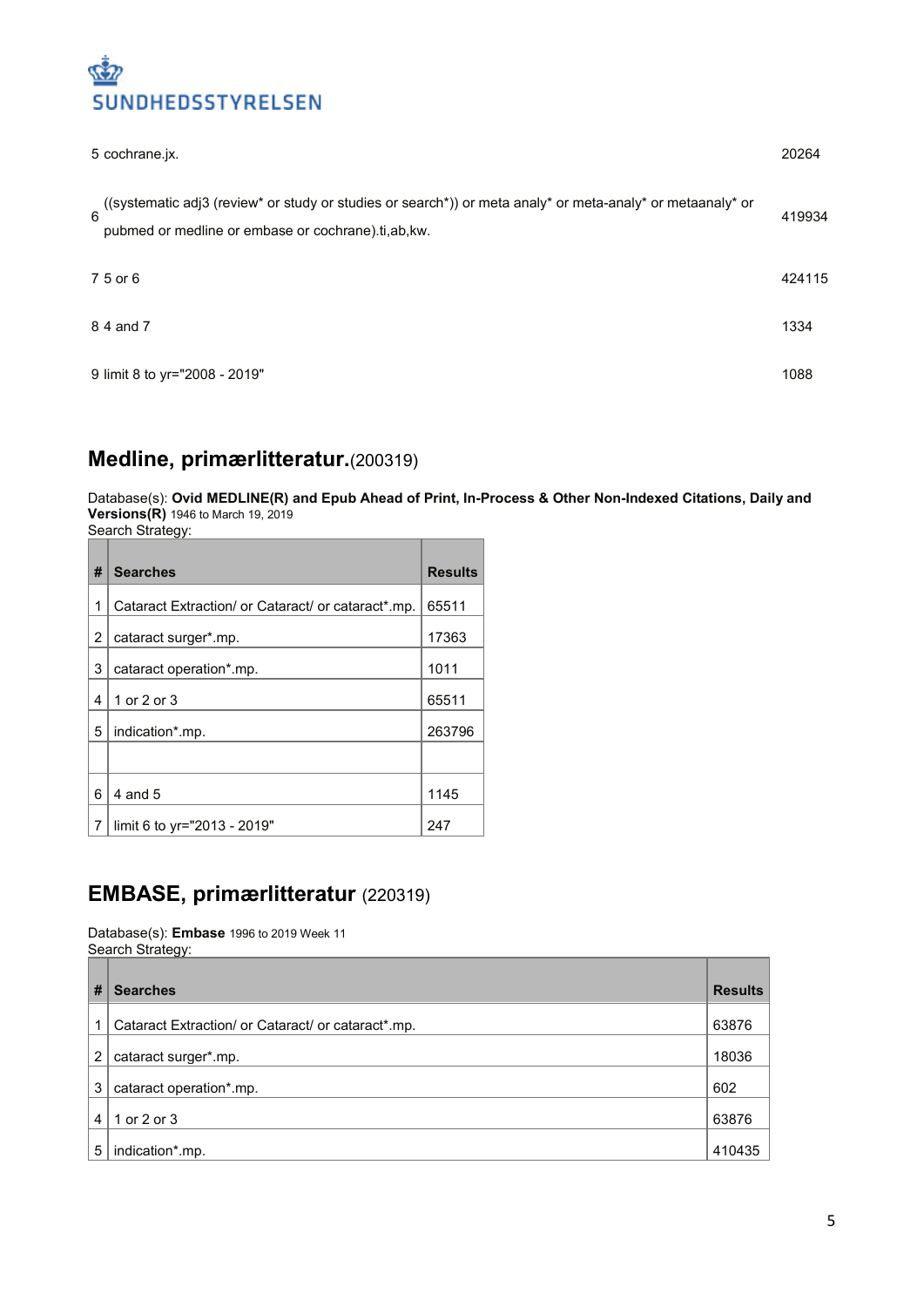

|  | 6   (Cataract Extraction or Cataract or cataract* or cataract surger* or cataract operation*).ti,ab,kw.   45477 |      |
|--|-----------------------------------------------------------------------------------------------------------------|------|
|  | $5$ and $6$                                                                                                     | 1223 |
|  | 8   limit 7 to yr="2013 - 2019"                                                                                 | 397  |

# **PICO 4a og b**

#### **Medline** (200319)

Database(s): **Ovid MEDLINE(R) and Epub Ahead of Print, In-Process & Other Non-Indexed Citations, Daily and Versions(R)** 1946 to March 19, 2019 Search Strategy:

| #               | <b>Searches</b>                                                                                                                                                                                                                                                                                                                                                    | <b>Results</b> |
|-----------------|--------------------------------------------------------------------------------------------------------------------------------------------------------------------------------------------------------------------------------------------------------------------------------------------------------------------------------------------------------------------|----------------|
| 1               | Cataract Extraction/ or Cataract/ or cataract*.mp.                                                                                                                                                                                                                                                                                                                 | 65511          |
| 2               | cataract surger*.mp.                                                                                                                                                                                                                                                                                                                                               | 17363          |
| 3               | cataract operation*.mp.                                                                                                                                                                                                                                                                                                                                            | 1011           |
| 4               | 1 or 2 or 3                                                                                                                                                                                                                                                                                                                                                        | 65511          |
| 5               | (randomized controlled trial or RCT or controlled clinical trial).mp. [mp=title, abstract, original title, name<br>of substance word, subject heading word, floating sub-heading word, keyword heading word, organism<br>supplementary concept word, protocol supplementary concept word, rare disease supplementary<br>concept word, unique identifier, synonyms] | 604967         |
| 6               | (((random* or cluster-random* or control?ed or crossover or cross-over or blind* or mask*) adj3 (trial*1<br>or study or studies or analy*)) or rct).ti,ab,kw,kf.                                                                                                                                                                                                   | 606359         |
| 7               | Astigmatism/ or astigmatism*.mp.                                                                                                                                                                                                                                                                                                                                   | 11349          |
| 8               | Lens Implantation, Intraocular/ or lens implantation*.mp.                                                                                                                                                                                                                                                                                                          | 13373          |
| 9               | intraocular*.mp. or Lenses, Intraocular/                                                                                                                                                                                                                                                                                                                           | 83553          |
| 10 <sup>1</sup> | toric*.mp.                                                                                                                                                                                                                                                                                                                                                         | 1302           |
| 11              | IOL*.mp.                                                                                                                                                                                                                                                                                                                                                           | 10048          |
| 12              | 7 or 8 or 9 or 10 or 11                                                                                                                                                                                                                                                                                                                                            | 93813          |
| 13 <sup>1</sup> | 5 or 6                                                                                                                                                                                                                                                                                                                                                             | 902422         |
| 14              | 4 and 12 and 13                                                                                                                                                                                                                                                                                                                                                    | 2406           |
| 15 <sup>1</sup> | limit 14 to yr="2013 - 2019"                                                                                                                                                                                                                                                                                                                                       | 608            |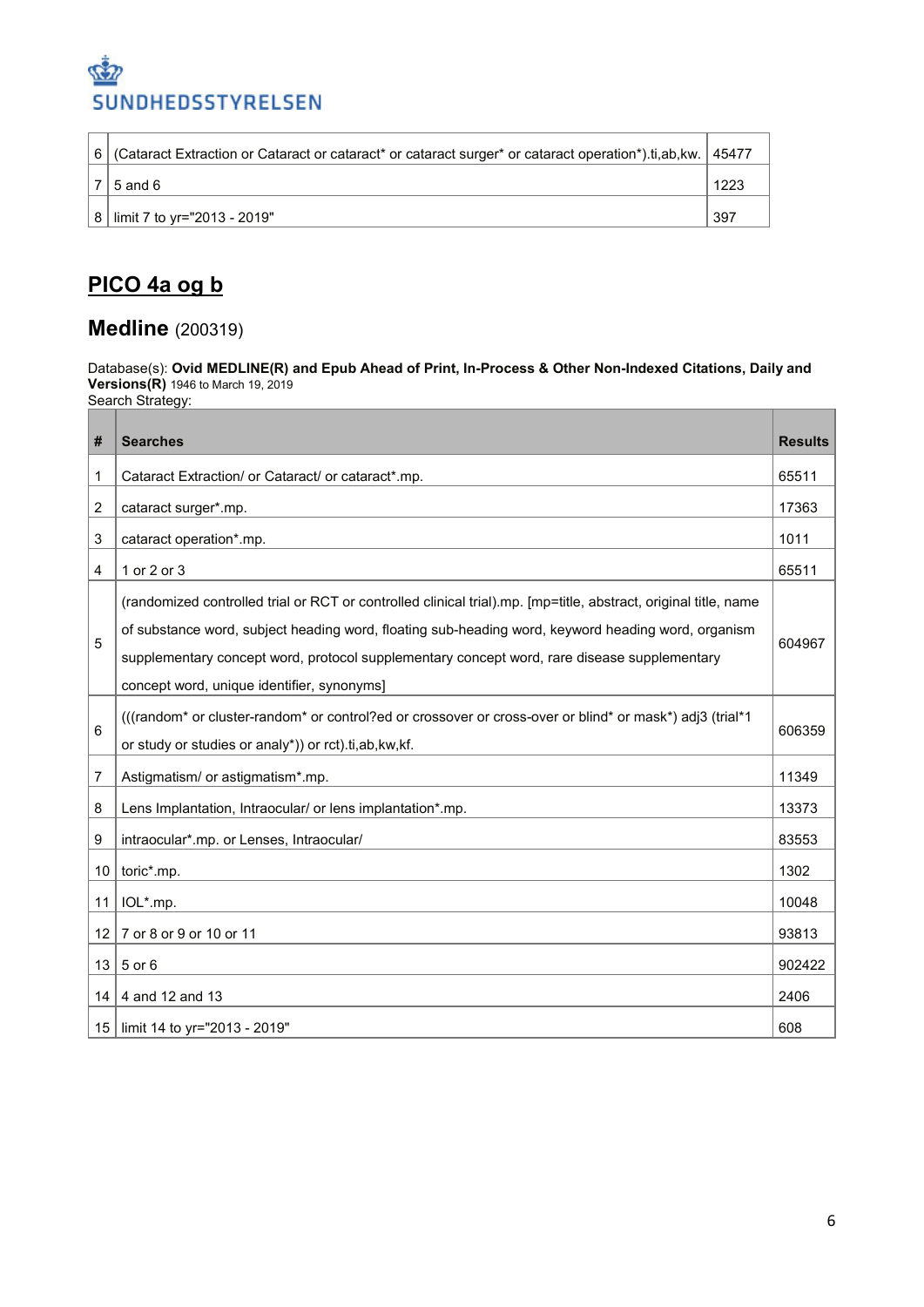

## **EMBASE** (200319)

Database(s): **Embase** 1996 to 2019 Week 11 Search Strategy:

| #               | <b>Searches</b>                                                                                          | <b>Results</b> |
|-----------------|----------------------------------------------------------------------------------------------------------|----------------|
| 1               | Cataract Extraction/ or Cataract/ or cataract*.mp.                                                       | 63876          |
| 2               |                                                                                                          | 18036          |
|                 | cataract surger*.mp.                                                                                     |                |
| 3               | cataract operation*.mp.                                                                                  | 602            |
| 4               | 1 or 2 or 3                                                                                              | 63876          |
|                 | (randomized controlled trial or RCT or controlled clinical trial).mp. [mp=title, abstract, heading word, |                |
| 5               | drug trade name, original title, device manufacturer, drug manufacturer, device trade name, keyword,     | 833969         |
|                 | floating subheading word, candidate term word]                                                           |                |
|                 | (((random* or cluster-random* or control?ed or crossover or cross-over or blind* or mask*) adj3 (trial*1 |                |
| 6               | or study or studies or analy*)) or rct).ti,ab,kw,kf.                                                     | 739925         |
| 7               | Astigmatism/ or astigmatism*.mp.                                                                         | 11805          |
| 8               | Lens Implantation, Intraocular/ or lens implantation*.mp.                                                | 10246          |
| 9               | intraocular*.mp. or Lenses, Intraocular/                                                                 | 85128          |
| 10              | toric*.mp.                                                                                               | 1499           |
| 11              | IOL*.mp.                                                                                                 | 12044          |
| 12 <sup>2</sup> | 7 or 8 or 9 or 10 or 11                                                                                  | 97521          |
| 13              | 5 or 6                                                                                                   | 1148891        |
| 14              | 4 and 12 and 13                                                                                          | 3103           |
| 15              | limit 14 to yr="2013 - 2019"                                                                             | 1252           |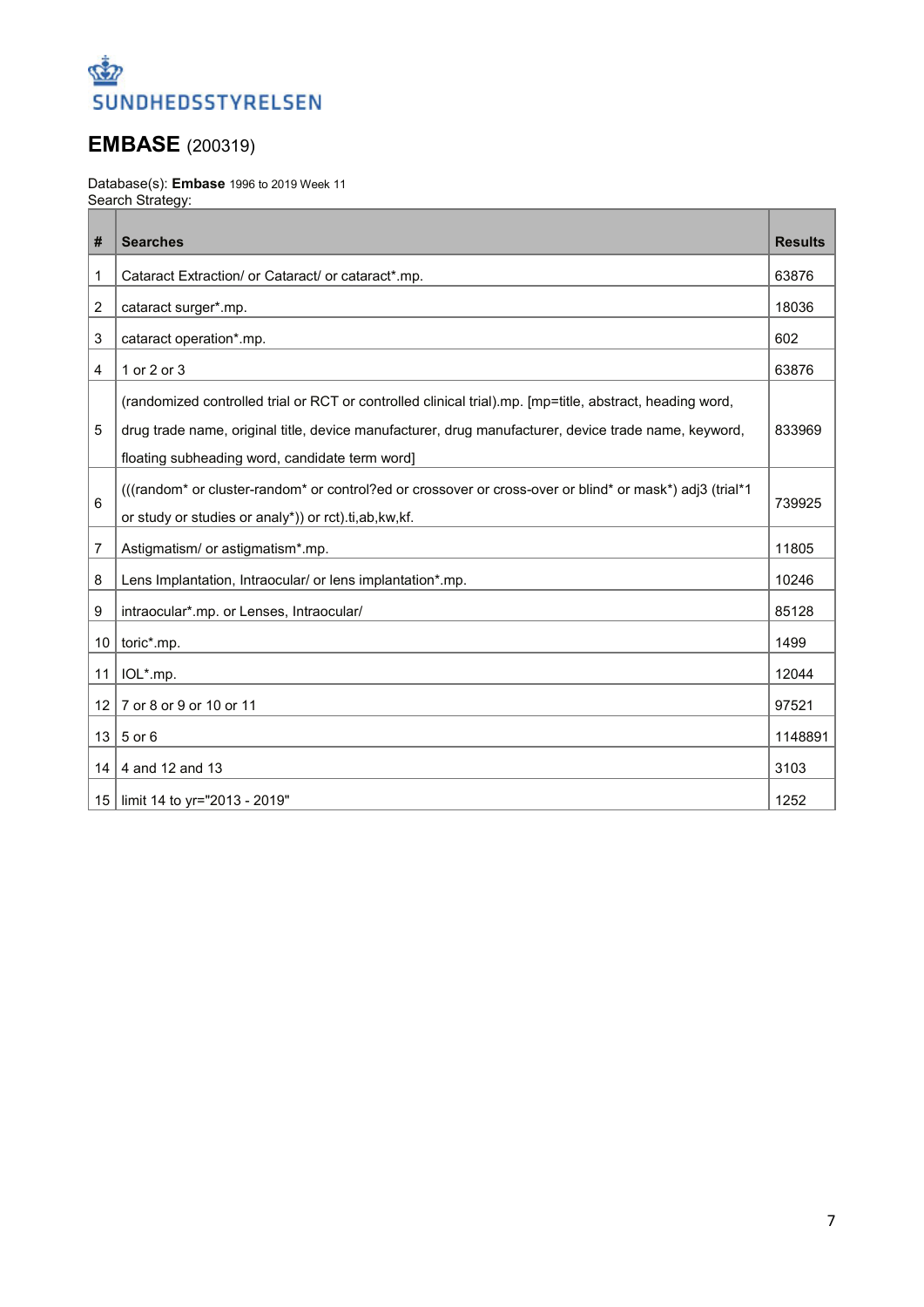

## **PICO 7**

#### **Medline** (220319)

Database(s): **Ovid MEDLINE(R) and Epub Ahead of Print, In-Process & Other Non-Indexed Citations, Daily and Versions(R)** 1946 to March 21, 2019 Search Strategy:

| #               | <b>Searches</b>                                                                                                                                                                                                                                                                                                                                                    | <b>Results</b> |
|-----------------|--------------------------------------------------------------------------------------------------------------------------------------------------------------------------------------------------------------------------------------------------------------------------------------------------------------------------------------------------------------------|----------------|
| 1               | Cataract Extraction/ or Cataract/ or cataract*.mp.                                                                                                                                                                                                                                                                                                                 | 65518          |
| 2               | cataract surger*.mp.                                                                                                                                                                                                                                                                                                                                               | 17364          |
| 3               | cataract operation*.mp.                                                                                                                                                                                                                                                                                                                                            | 1011           |
| 4               | 1 or 2 or 3                                                                                                                                                                                                                                                                                                                                                        | 65518          |
| 5               | (randomized controlled trial or RCT or controlled clinical trial).mp. [mp=title, abstract, original title, name<br>of substance word, subject heading word, floating sub-heading word, keyword heading word, organism<br>supplementary concept word, protocol supplementary concept word, rare disease supplementary<br>concept word, unique identifier, synonyms] | 605223         |
| 6               | (((random* or cluster-random* or control?ed or crossover or cross-over or blind* or mask*) adj3 (trial*1<br>or study or studies or analy*)) or rct).ti, ab, kw, kf.                                                                                                                                                                                                | 606369         |
| 7               | 5 or 6                                                                                                                                                                                                                                                                                                                                                             | 902549         |
| 8               | Postoperative Complications/ or postoperative complication*.mp.                                                                                                                                                                                                                                                                                                    | 376841         |
| 9               | anti inflammatory.mp. or Anti-Inflammatory Agents/                                                                                                                                                                                                                                                                                                                 | 227480         |
| 10              | Anti-Inflammatory Agents, Non-Steroidal/ or NSAID*.mp.                                                                                                                                                                                                                                                                                                             | 73570          |
| 11              | steroid*.mp.                                                                                                                                                                                                                                                                                                                                                       | 316568         |
| 12 <sup>2</sup> | 8 or 9 or 10 or 11                                                                                                                                                                                                                                                                                                                                                 | 835503         |
| 13              | 4 and 7 and 12                                                                                                                                                                                                                                                                                                                                                     | 1214           |
| 14              | limit 13 to yr="2013 - 2019"                                                                                                                                                                                                                                                                                                                                       | 280            |

#### **Embase** (220319)

Database(s): **Embase** 1996 to 2019 Week 11 Search Strategy:

| #              | <b>Searches</b>                                    | <b>Results</b> |
|----------------|----------------------------------------------------|----------------|
|                | Cataract Extraction/ or Cataract/ or cataract*.mp. | 63876          |
| $\overline{2}$ | cataract surger*.mp.                               | 18036          |
| 3              | cataract operation*.mp.                            | 602            |
|                | 1 or 2 or 3                                        | 63876          |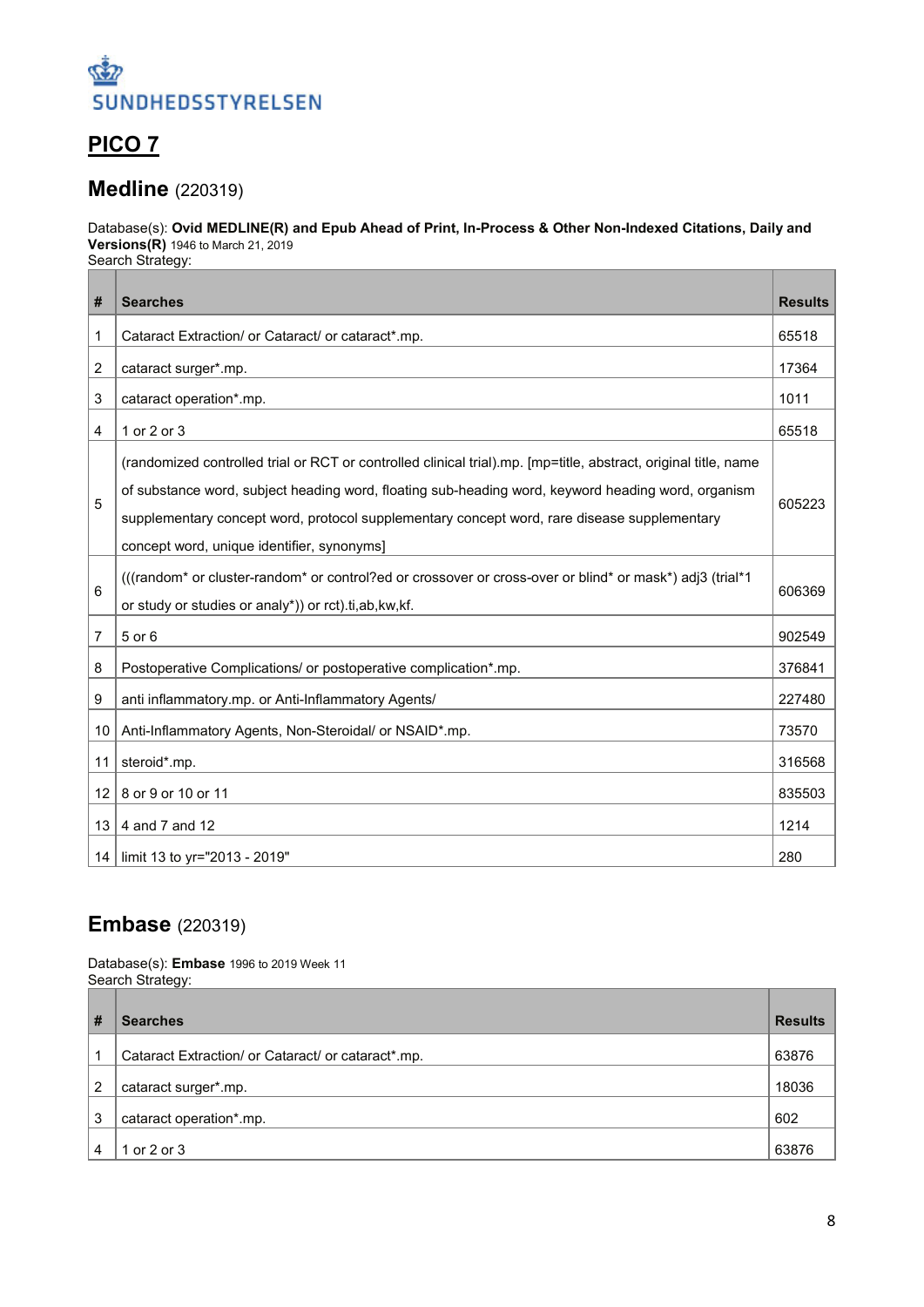| 5               | (randomized controlled trial or RCT or controlled clinical trial).mp. [mp=title, abstract, heading word,<br>drug trade name, original title, device manufacturer, drug manufacturer, device trade name, keyword,<br>floating subheading word, candidate term word | 833969  |
|-----------------|-------------------------------------------------------------------------------------------------------------------------------------------------------------------------------------------------------------------------------------------------------------------|---------|
| 6               | (((random* or cluster-random* or control?ed or crossover or cross-over or blind* or mask*) adj3 (trial*1))<br>or study or studies or analy*)) or rct).ti, ab, kw, kf.                                                                                             | 739925  |
| 7               | 5 or 6                                                                                                                                                                                                                                                            | 1148891 |
| 8               | Postoperative Complications/ or postoperative complication*.mp.                                                                                                                                                                                                   | 280119  |
| 9               | anti inflammatory.mp. or Anti-Inflammatory Agents/                                                                                                                                                                                                                | 198705  |
| 10              | Anti-Inflammatory Agents, Non-Steroidal/ or NSAID*.mp.                                                                                                                                                                                                            | 91858   |
| 11              | steroid*.mp.                                                                                                                                                                                                                                                      | 314383  |
| 12 <sub>1</sub> | 8 or 9 or 10 or 11                                                                                                                                                                                                                                                | 814306  |
| 13              | 4 and 7 and 12                                                                                                                                                                                                                                                    | 1476    |
| 14              | limit 13 to yr="2013 - 2019"                                                                                                                                                                                                                                      | 560     |

## **PICO 10**

## **Medline, systematiske rev.** (060519)

#### Database(s): **Ovid MEDLINE(R) and Epub Ahead of Print, In-Process & Other Non-Indexed Citations, Daily and Versions(R)** 1946 to May 03, 2019

Search Strategy:

| # | <b>Searches</b>                                                                                                                                                                                                                                                                                              | <b>Results</b> |
|---|--------------------------------------------------------------------------------------------------------------------------------------------------------------------------------------------------------------------------------------------------------------------------------------------------------------|----------------|
| 1 | Cataract Extraction/ or Cataract/ or cataract*.mp.                                                                                                                                                                                                                                                           | 65777          |
| 2 | cataract surger*.mp.                                                                                                                                                                                                                                                                                         | 17488          |
| 3 | cataract operation*.mp.                                                                                                                                                                                                                                                                                      | 1012           |
| 4 | 1 or 2 or 3                                                                                                                                                                                                                                                                                                  | 65777          |
| 5 | Lenses, Intraocular/ or multi-focal lens*.mp.                                                                                                                                                                                                                                                                | 13887          |
| 6 | toric intraocular lens*.mp. or Lens Implantation, Intraocular/                                                                                                                                                                                                                                               | 10697          |
| 7 | (toric* or IOL).mp. [mp=title, abstract, original title, name of substance word, subject heading word,<br>floating sub-heading word, keyword heading word, organism supplementary concept word, protocol<br>supplementary concept word, rare disease supplementary concept word, unique identifier, synonyms | 9810           |
| 8 | (bifocal* or bi focal* or diffractive* or refractive Monofocal*).mp. [mp=title, abstract, original title, name of<br>substance word, subject heading word, floating sub-heading word, keyword heading word, organism                                                                                         | 4182           |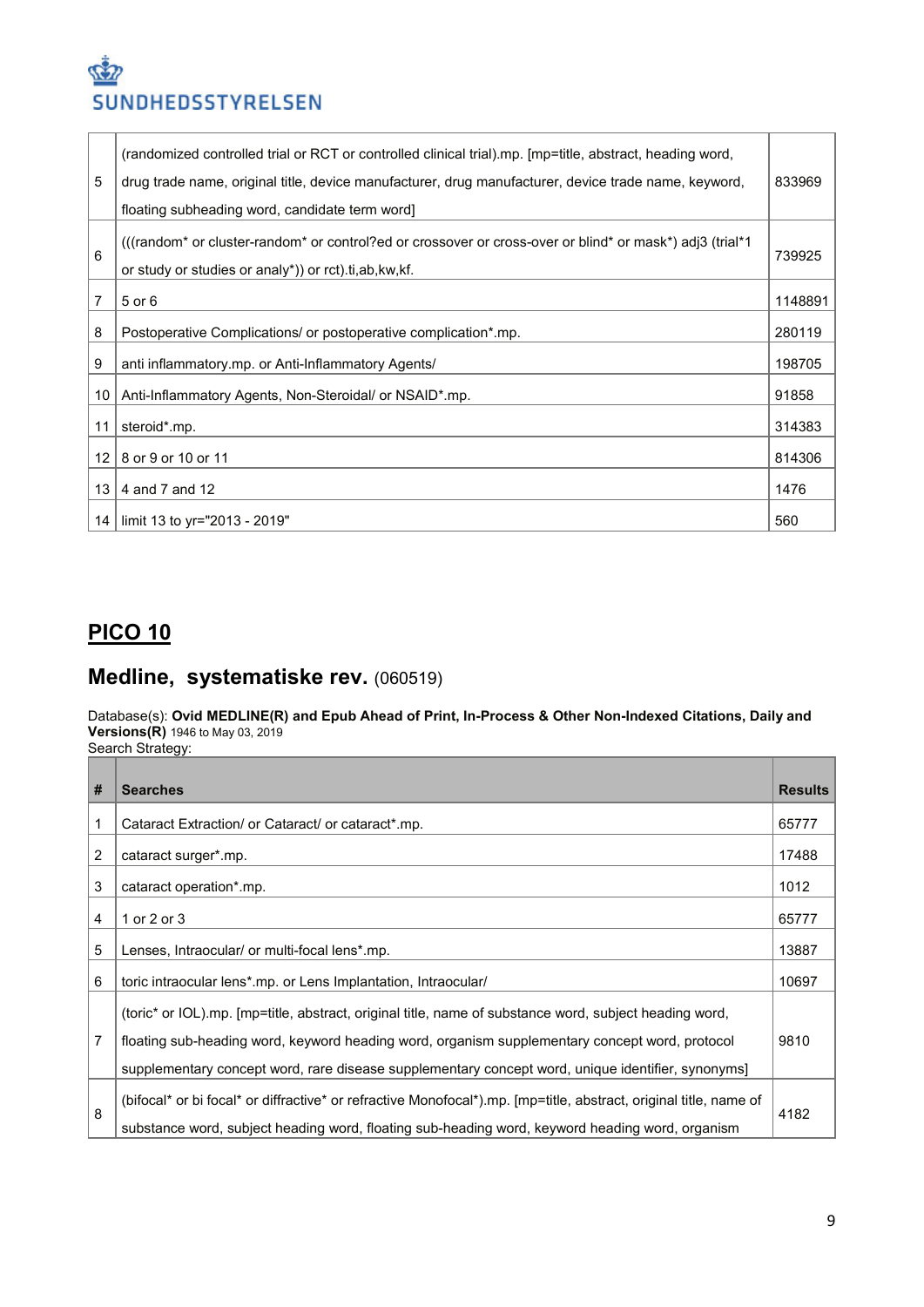|                   | supplementary concept word, protocol supplementary concept word, rare disease supplementary                                                                         |        |
|-------------------|---------------------------------------------------------------------------------------------------------------------------------------------------------------------|--------|
|                   | concept word, unique identifier, synonyms]                                                                                                                          |        |
| 9                 | pseudophakia.mp. or Pseudophakia/                                                                                                                                   | 2719   |
| 10                | ((systematic adj3 (review* or study or studies or search*)) or meta analy* or meta-analy* or metaanaly*<br>or pubmed or medline or embase or cochrane).ti.ab.kw.kf. | 337025 |
| 11                | Cochrane.jw.                                                                                                                                                        | 14234  |
| $12 \overline{ }$ | 10 or 11                                                                                                                                                            | 337518 |
| 13                | 5 or 6 or 7 or 8 or 9                                                                                                                                               | 27164  |
| 14                | 4 and 12 and 13                                                                                                                                                     | 122    |
| 15                | limit 14 to yr="2014 - 2019"                                                                                                                                        | 64     |

# **Embase, systematiske rev.** (060519)

Database(s): **Embase** 1996 to 2019 Week 18 Search Strategy:

| #  | <b>Searches</b>                                                                                              | <b>Results</b> |
|----|--------------------------------------------------------------------------------------------------------------|----------------|
| 1  | Cataract Extraction/ or Cataract/ or cataract*.mp.                                                           | 64481          |
| 2  | cataract surger*.mp.                                                                                         | 18227          |
| 3  | cataract operation*.mp.                                                                                      | 605            |
| 4  | 1 or 2 or 3                                                                                                  | 64481          |
| 5  | Lenses, Intraocular/ or multi-focal lens*.mp.                                                                | 14581          |
| 6  | toric intraocular lens*.mp. or Lens Implantation, Intraocular/                                               | 8765           |
|    | (toric* or IOL).mp. [mp=title, abstract, heading word, drug trade name, original title, device               |                |
| 7  | manufacturer, drug manufacturer, device trade name, keyword, floating subheading word, candidate             | 11475          |
|    | term word]                                                                                                   |                |
|    |                                                                                                              |                |
|    | (bifocal* or bi focal* or diffractive* or refractive Monofocal*).mp. [mp=title, abstract, heading word, drug |                |
| 9  | trade name, original title, device manufacturer, drug manufacturer, device trade name, keyword, floating     | 2540           |
|    | subheading word, candidate term word]                                                                        |                |
| 10 | pseudophakia.mp. or Pseudophakia/                                                                            | 3025           |
| 11 | 5 or 6 or 7 or 8 or 9 or 10                                                                                  | 26379          |
|    | (((systematic or method* or rapid or integrative) adj3 (review* or overview* or study or studies or          |                |
| 12 | search* or approach*)) or meta analy* or meta-analy* or metaanaly*).ti,ab,kw.                                | 1076756        |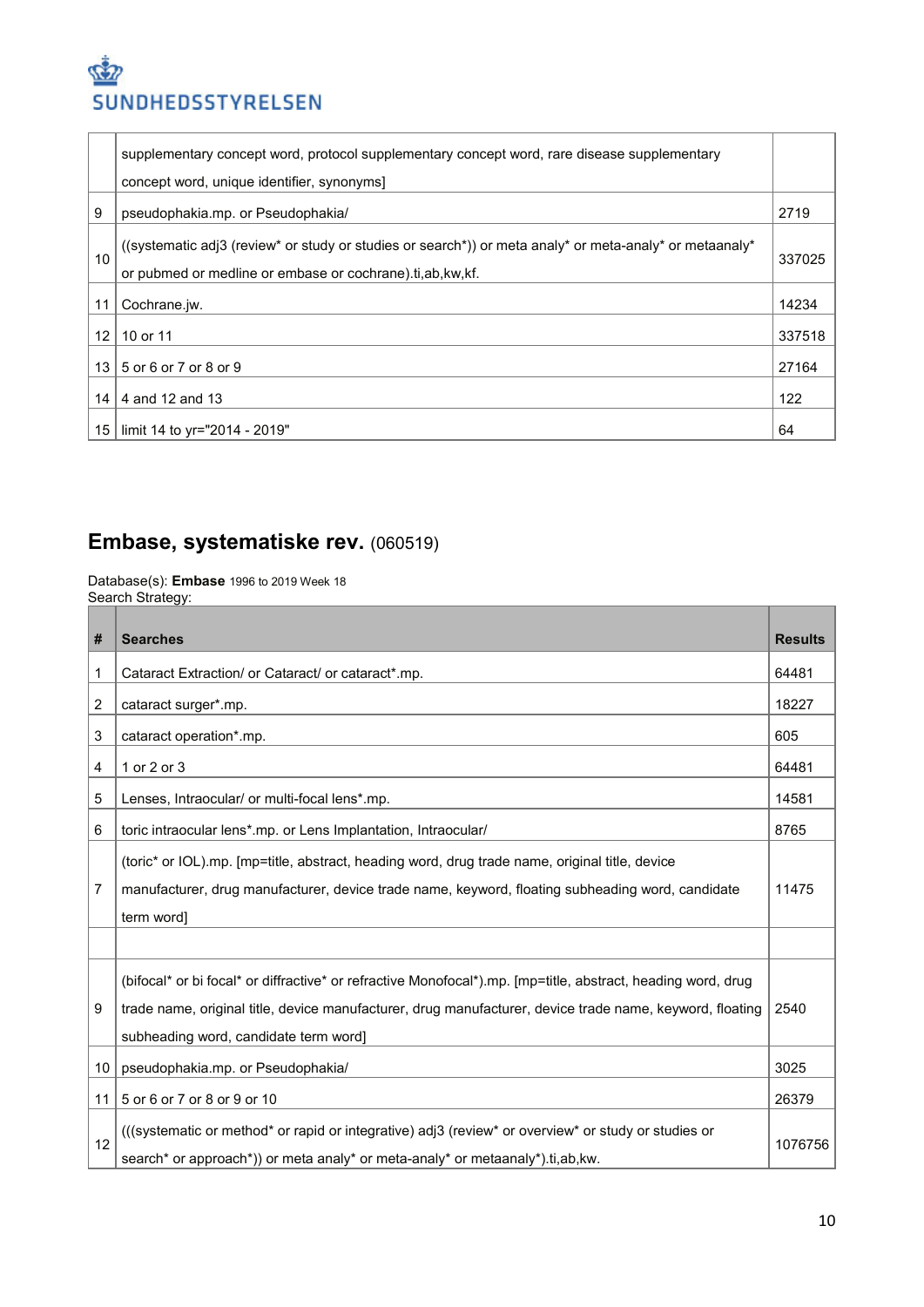| 13              | cochrane.jx.                                     | 20264   |
|-----------------|--------------------------------------------------|---------|
| 14              | (pubmed or medline or embase or cochrane).ti,ab. | 232860  |
| 15 <sup>1</sup> | 12 or 13 or 14                                   | 1149168 |
| 16              | 4 and 11 and 15                                  | 1646    |
| 17              | limit 16 to yr="2014 - 2019"                     | 627     |

## **Medline, primær - RCT** (210519)

Database(s): **Ovid MEDLINE(R) and Epub Ahead of Print, In-Process & Other Non-Indexed Citations, Daily and Versions(R)** 1946 to may 20, 2019 Search Strategy:

| #              | <b>Searches</b>                                                                                                                                                                                                                                                                                                                                                    | <b>Results</b> |
|----------------|--------------------------------------------------------------------------------------------------------------------------------------------------------------------------------------------------------------------------------------------------------------------------------------------------------------------------------------------------------------------|----------------|
| 1              | Cataract Extraction/ or Cataract/ or cataract*.mp.                                                                                                                                                                                                                                                                                                                 | 66001          |
| $\overline{c}$ | cataract surger*.mp.                                                                                                                                                                                                                                                                                                                                               | 17601          |
| $\mathsf 3$    | cataract operation*.mp.                                                                                                                                                                                                                                                                                                                                            | 1013           |
| 4              | 1 or 2 or 3                                                                                                                                                                                                                                                                                                                                                        | 66001          |
| 5              | (randomized controlled trial or RCT or controlled clinical trial).mp. [mp=title, abstract, original title, name<br>of substance word, subject heading word, floating sub-heading word, keyword heading word, organism<br>supplementary concept word, protocol supplementary concept word, rare disease supplementary<br>concept word, unique identifier, synonyms] | 669986         |
| 6              | (((random* or cluster-random* or control?ed or crossover or cross-over or blind* or mask*) adj3 (trial*1<br>or study or studies or analy*)) or rct).ti,ab,kw,kf.                                                                                                                                                                                                   | 613888         |
| 7              | 5 or 6                                                                                                                                                                                                                                                                                                                                                             | 911328         |
| 8              | Lenses, Intraocular/ or multi-focal lens*.mp.                                                                                                                                                                                                                                                                                                                      | 13899          |
| 9              | toric intraocular lens*.mp. or Lens Implantation, Intraocular/                                                                                                                                                                                                                                                                                                     | 10708          |
| 10             | (toric* or IOL).mp. [mp=title, abstract, original title, name of substance word, subject heading word,<br>floating sub-heading word, keyword heading word, organism supplementary concept word, protocol<br>supplementary concept word, rare disease supplementary concept word, unique identifier, synonyms]                                                      | 9863           |
| 11             | (bifocal* or bi focal* or diffractive* or refractive Monofocal*).mp. [mp=title, abstract, original title, name of<br>substance word, subject heading word, floating sub-heading word, keyword heading word, organism<br>supplementary concept word, protocol supplementary concept word, rare disease supplementary<br>concept word, unique identifier, synonyms]  | 4203           |
| 12             | pseudophakia.mp. or Pseudophakia/                                                                                                                                                                                                                                                                                                                                  | 2730           |
| 13             | 8 or 9 or 10 or 11 or 12                                                                                                                                                                                                                                                                                                                                           | 27252          |